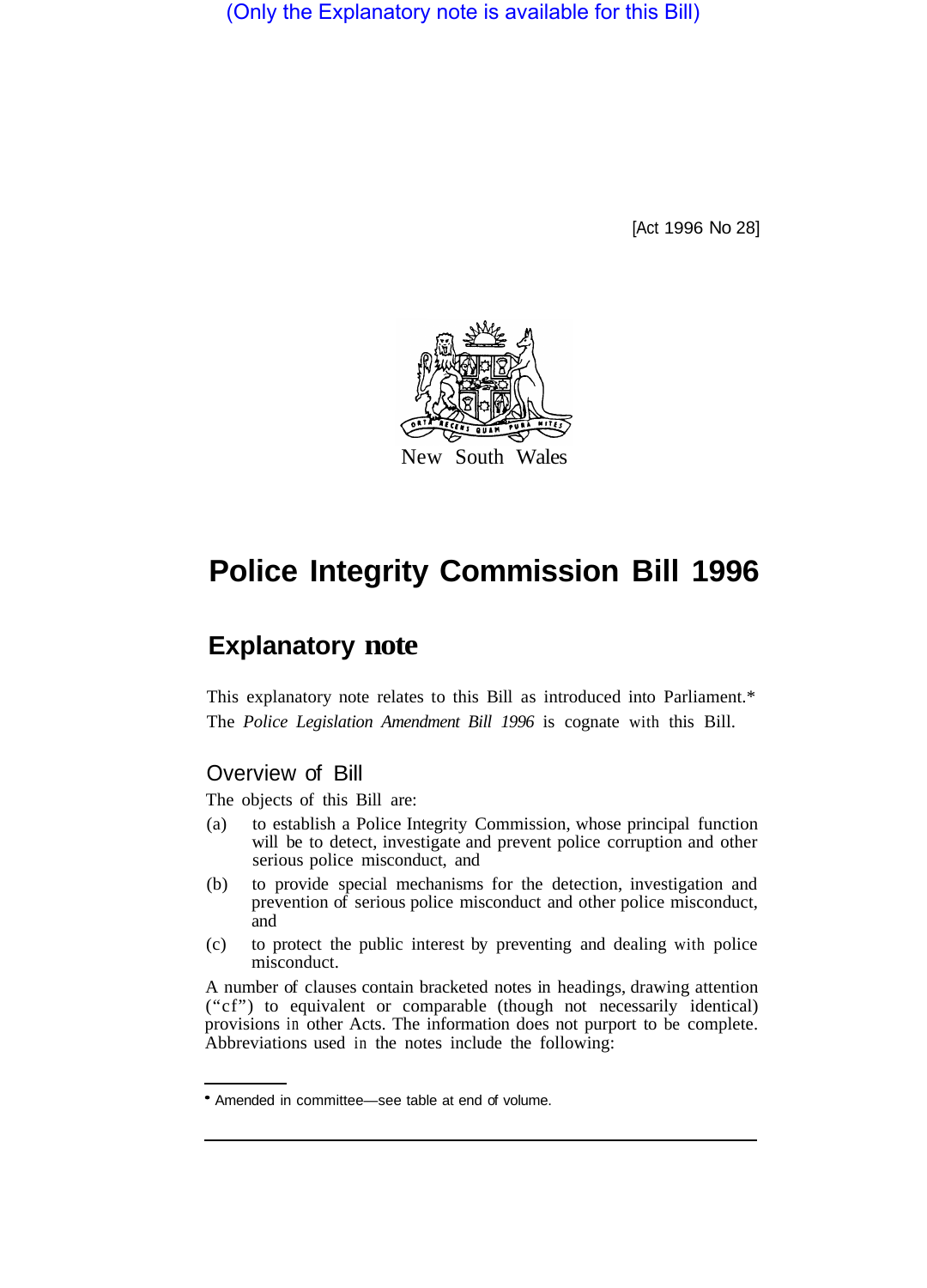Explanatory note

ICAC Act: *Independent Commission Against Corruption Act 1988*  NSW CC Act: *New South Wales Crime Commission Act 1985*  Omb Act: *Ombudsman Act 1974*  RC Act: *Royal Commissions Act 1923*  RC (PS) Act: *Royal Commission (Police Service) Act 1994* 

## Outline of provisions

#### **Part 1 Preliminary**

**Clause 1** sets out the name (also called the short title) of the proposed Act.

**Clause 2** provides for the commencement of the proposed Act on a day or days to be appointed by proclamation.

**Clause 3** sets out the principal objects of the proposed Act.

**Clause 4** defines certain words and expressions used in the proposed Act.

**Clause 5** defines police misconduct for the purposes of the proposed Act.

## **Part 2 Constitution of Commission**

**Clause 6** constitutes the Police Integrity Commission.

**Clause 7** provides for the appointment of the Commissioner for the Police Integrity Commission. Schedule 1 contains provisions relating to the Commissioner.

**Clauses 8 and 9** provide for the appointment and functions of one or more Assistant Commissioners for the Police Integrity Commission.

**Clause 10** provides for the appointment or engagement of staff of the Commission. Restrictions are imposed on the engagement and use of NSW police.

**Clause 11** provides for the delegation of functions, subject to a number of restrictions specified in the clause.

**Clause 12** provides for appointment of counsel assisting the Commission.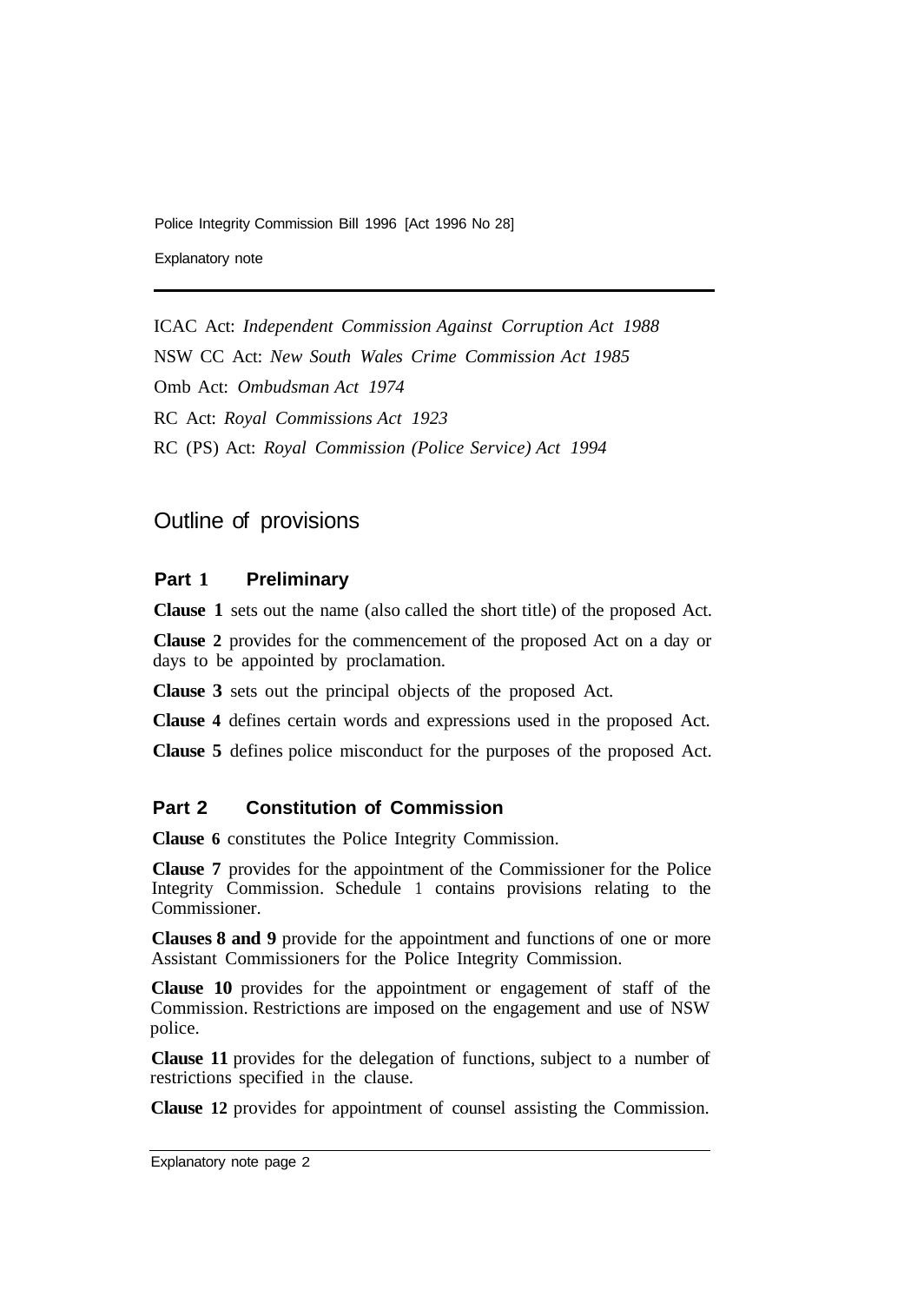Explanatory note

## **Part 3 Functions of Commission**

#### **Division 1 Functions**

**Clause 13** sets out the principal functions of the Commission, which include the prevention, detection and investigation of serious and other police misconduct. The Commission is, as far as practicable, required to turn its attention principally to serious police misconduct. It is also given power to manage and oversee other agencies in carrying out these functions.

**Clause 14** specifies other functions of the Cornmission, including auditing, monitoring, educative and advisory functions.

**Clause 15** deals with the assembling by the Commission of evidence for the purpose of prosecuting criminal offences or disciplinary offences.

**Clause 16** empowers the Commission to make assessments, opinions and recommendations in the exercise of its functions, but restricts its ability to make findings of guilt and the like.

**Clause 17** allows the Commission to establish or participate in task forces.

**Clause 18** provides for the Commission to work in co-operation with other agencies.

**Clause 19** applies the *Drug Trafficking (Criminal Proceedings) Act 1990* to the Commission.

**Clause 20** provides that the Commission is not bound by the rules or practice of evidence.

**Clause 21** empowers the Commission to carry out investigations despite any pending court proceedings.

**Clause 22** ensures that the Commission has appropriate incidental powers.

#### **Division 2 Investigations**

**Clause 23** confers general powers on the Commission to conduct investigations, on its own initiative or on a complaint being made.

**Clause 24** allows the Commission to make preliminary inquiries for the purpose of deciding whether to undertake an investigation.

#### **Division 3 Obtaining information, documents and other things**

**Clauses 25–31** contain provisions relating to information gathering by the Commission.

#### **Division 4 Hearings**

**Clauses 32–38** empower the Commission to hold public or private hearings for the purposes of an investigation.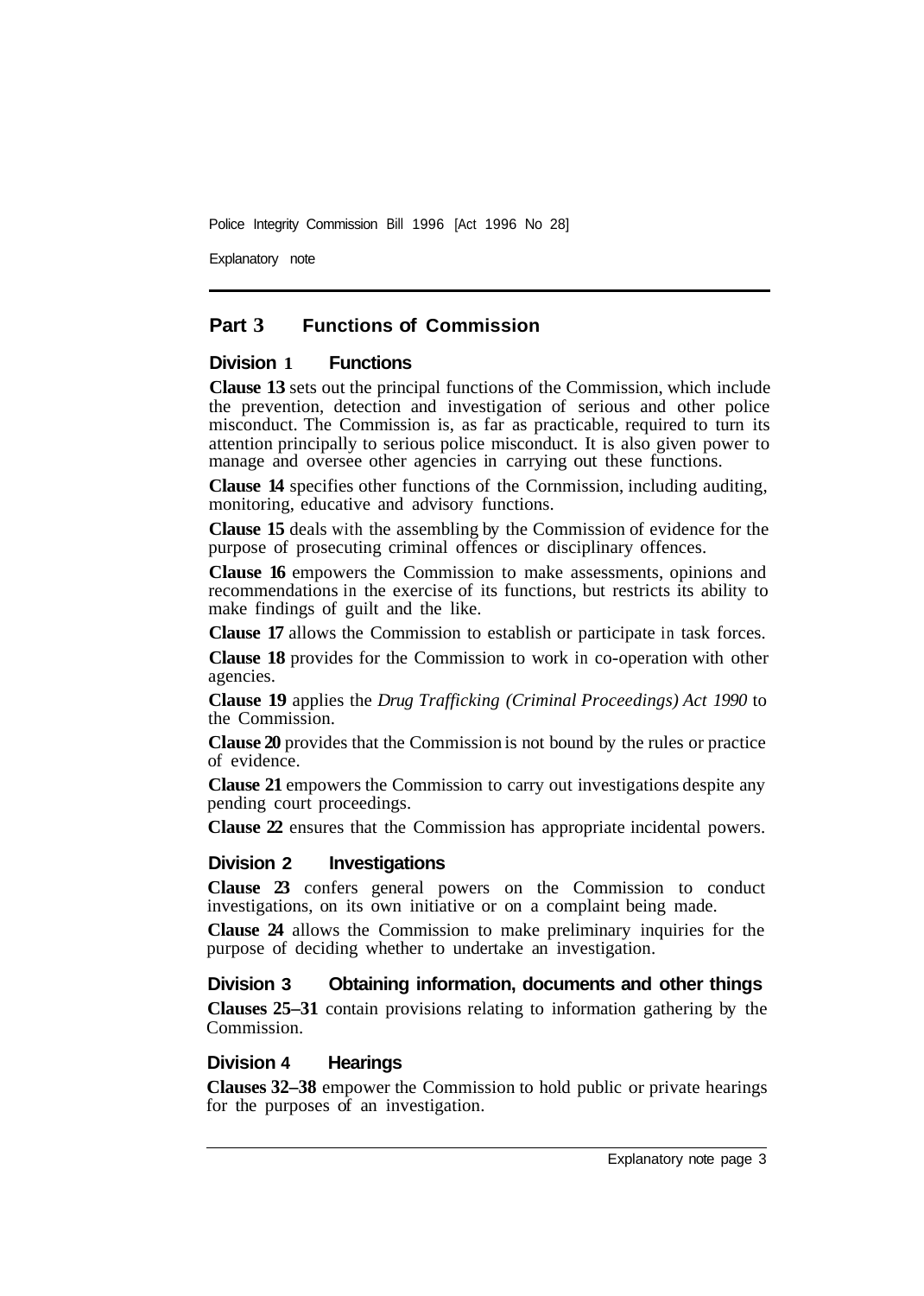Explanatory note

#### **Division 5 Attendance before Commission**

**Clauses 39–44** deal with the attendance of witnesses before the Commission.

#### **Division 6 Search warrants**

**Clauses 45–49** deal with the issue of search warrants for the purposes of an investigation being conducted by the Commission. Provision is made for the Commissioner to issue a search warrant in special circumstances.

#### **Division 7 Listening device warrants**

**Clause 50** provides that the Commissioner or an officer of the Commission may seek a warrant under the *Listening Devices Act 1984.* 

#### **Division 8 Protection of witnesses and evidence**

**Clauses 51–55** contain provisions for the protection of witnesses and evidence. Part 9 also contains provisions relating to witnesses and evidence.

#### **Division 9 Secrecy, disclosure, admissibility**

**Clause 56** imposes obligations of secrecy on officers of the Commission and other persons in the exercise of their functions under the proposed Act.

**Clause 57** authorises the Ombudsman to furnish information to the Commission.

**Clause 58** authorises the Police Royal Commissioner to furnish information to the Commission.

**Clause 59** authorises the Commission to furnish information to the Police Royal Commission.

**Clause 60** authorises the Commission to furnish information to the Ombudsman.

**Clause 61** overrides secrecy provisions in certain other Acts for the purpose of the requirements made under the proposed Act.

**Clause 62** provides that a document brought into existence for the purposes of the *Police Service Act 1990* is admissible before the Commission.

**Clause 63** provides that a document brought into existence for the purposes of the Police Royal Commission is admissible in evidence before the Commission.

**Clauses 64–66** override the provisions of certain specific Acts in relation to the disclosure of information.

Explanatory note page 4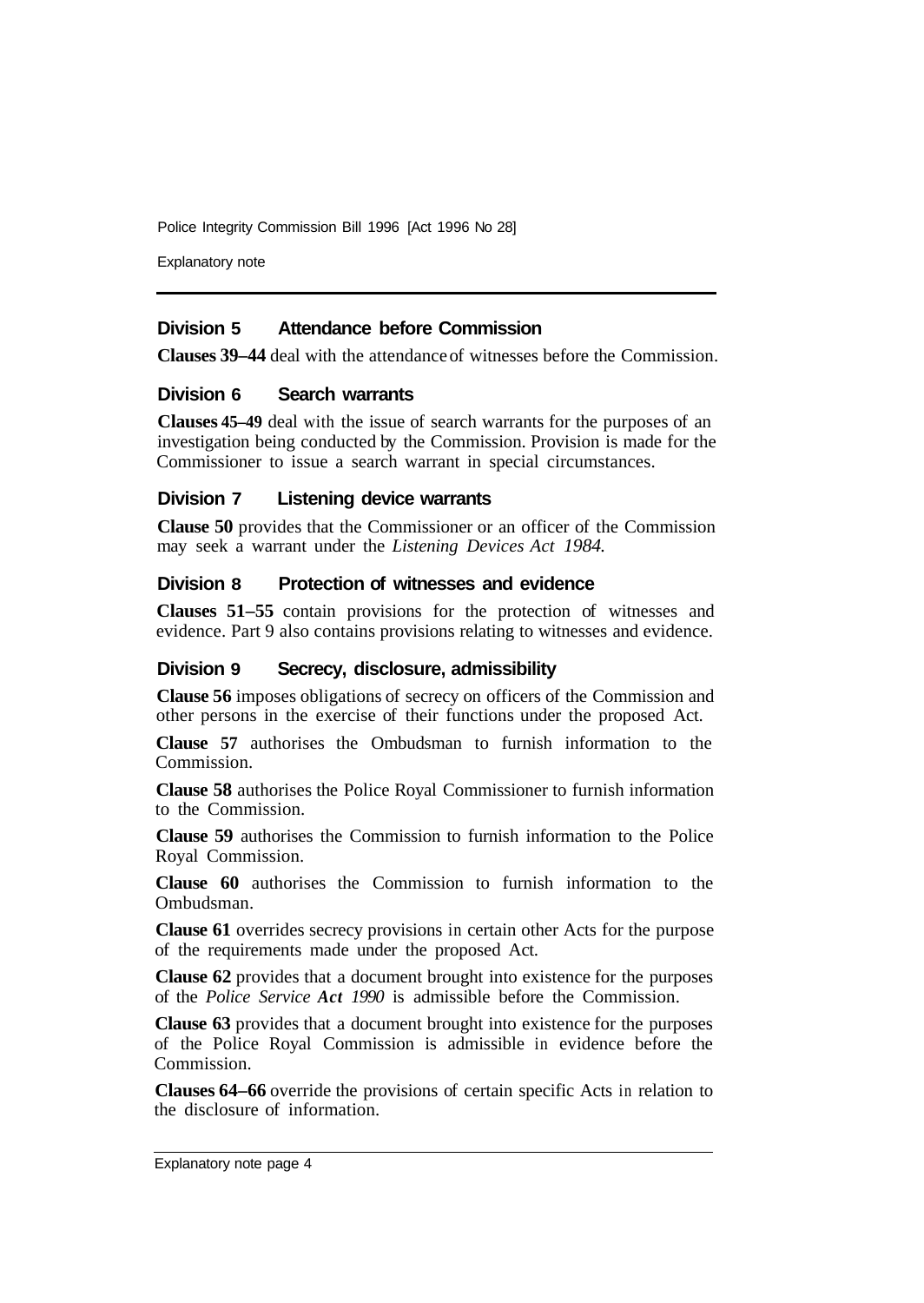Explanatory note

## **Part 4 Police complaints**

This Part contains provisions that are similar to those in Part 6A of the *Royal Cornmission (Police Service) Act 1994,* and allows the Police Integrity Commission to deal directly with police complaints.

**Clause 67** defines a Category **1** complaint as being a complaint made against a police officer that is of a class or kind that the Commissioner and the Ombudsman have agreed should be referred to the Commission, or that the Commission has requested should be referred to the Commission, or that is of a class or kind prescribed by regulation.

**Clause 68** provides that the Part applies only to complaints made after the commencement of Part 6A of the *Royal Commission (Police Service) Act 1994* and that the Part has effect despite any provisions of the *Police Service Act 1990.* 

**Clauses 69–75** contain machinery provisions for dealing with Category **<sup>1</sup>** complaints.

## **Part 5 Referral of matters by Commission**

**Clauses 76–87** empower the Commission to refer matters to the police or other authorities for investigation or action.

## **Part 6 Inspector of the Police Integrity Commission**

**Clauses 88–93** provide for the appointment of an Inspector of the Police Integrity Commission. Schedule 2 contains provisions relating to the Inspector.

**Clause 89** provides that the principal functions of the Inspector are:

- (a) to audit the operations of the Commission for the purpose of monitoring compliance with the law of the State and with ministerial directions or guidelines, and
- (b) to deal with complaints of abuse of power, impropriety and other forms of misconduct on the part of the Commission or officers of the Commission, and
- (c) to assess the effectiveness and appropriateness of the procedures of the Commission relating to the legality or propriety of its activities.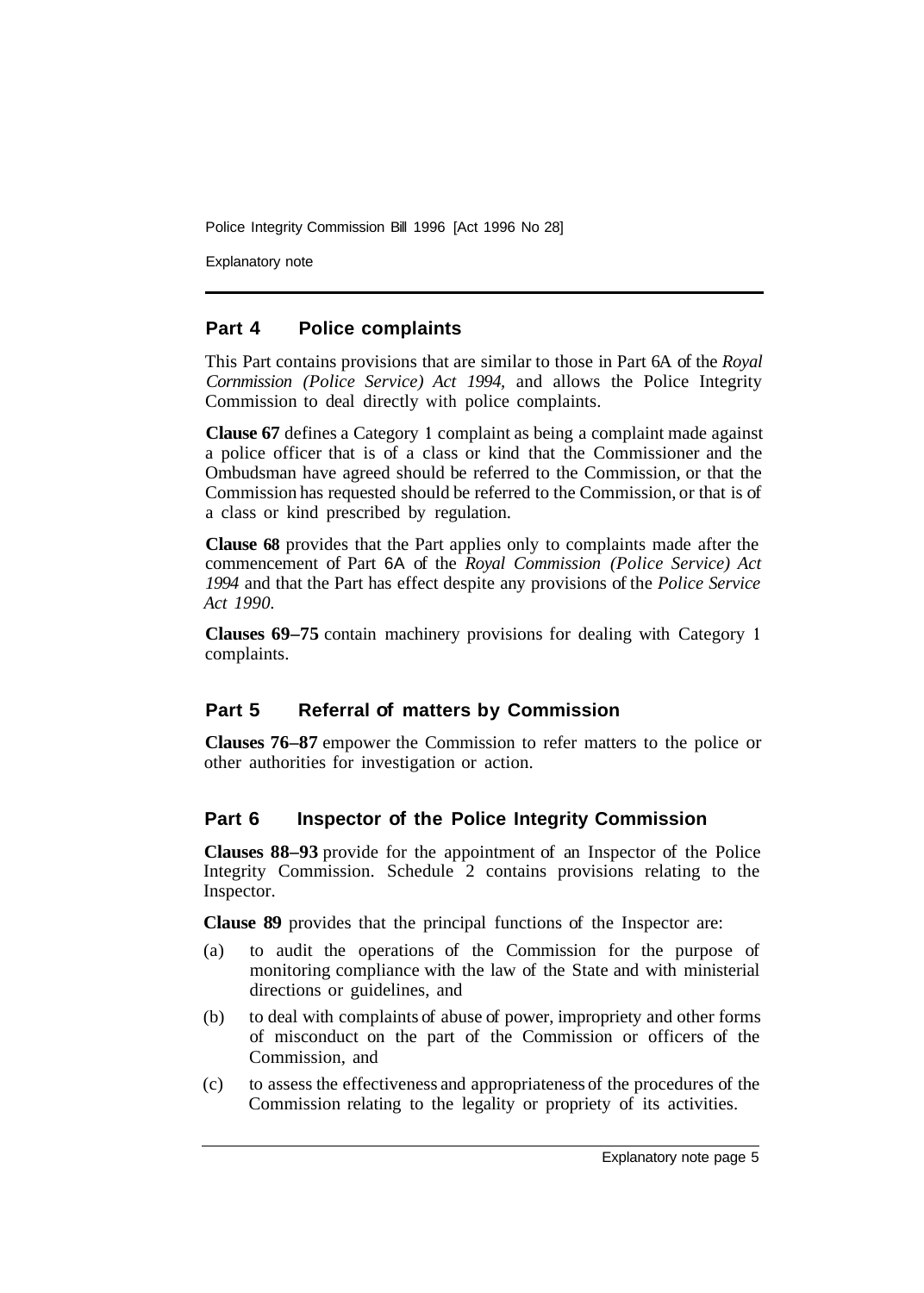Explanatory note

### **Part 7 Parliamentary Joint Committee**

**Clause 94** defines the Joint Committee as the joint committee constituted under the *Ombudsman Act 1974.* The name of that committee is proposed to be altered by amendments made to that Act by the *Police Legislation Amendment Bill 1996.* Its new name will be the "Committee on the Office of Ombudsman and the Police Integrity Commission".

**Clause 95** confers functions on the Joint Committee including the function of monitoring and reviewing the exercise by the Commission and the Inspector of their functions.

## **Part 8 Reports to Parliament**

#### **Division 1 Reports by Commission**

**Clauses 96–94** provide for reports to Parliament on matters that the Commission has investigated or is investigating.

**Clause 98** allows the Commission to make a special report to Parliament at any time.

**Clause 99** requires the Commission to prepare an annual report for submission to Parliament.

**Clause 100** enables the Commission to make reports to Parliament that relate to specific public authorities.

#### **Division 2 Reports by Inspector**

**Clause 101** provides that the Inspector may make a special report to Parliament at any time about matters affecting the Commission.

**Clause 102** requires the Inspector to prepare an annual report for submission to Parliament.

#### **Division 3 General**

**Clause 103** contains machinery provisions relating to .reports under the Part.

## **Part 9 Certain offences**

**Clauses 104–116** create various offences for the purposes of the proposed Act.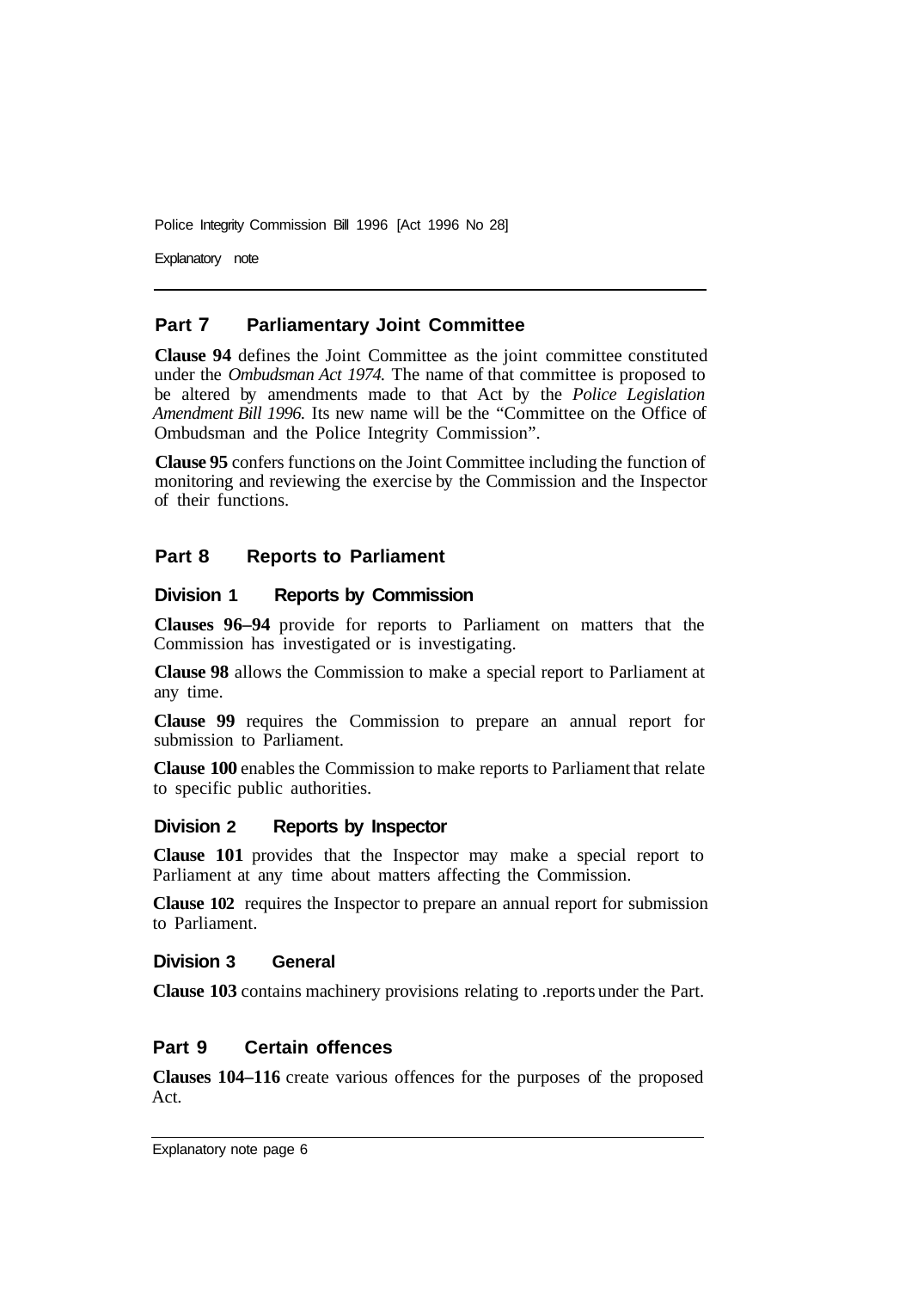Explanatory note

## **Part 10 Contempt of Commission**

**Clauses 117–121** provide a mechanism to deal with contempt committed against the Commission.

## **Part 11 Special powers and weapons**

This Part contains provisions that correspond to those in Part 6B of the *Royal Commission (Police Service) Act 1994.* 

**Clause 122** contains definitions of *Commission investigator* and *Commission surveillance officer.* 

**Clause 123** provides that a Commission investigator who is a police officer seconded from outside the State will have the powers of a NSW police officer.

**Clause 124** allows Commission investigators and Commission surveillance officers, who are seconded police officers, to have access to semi-automatic pistols, handcuffs and body armour vests.

## **Part 12 Relationship of Commission with other agencies**

**Clauses 125–134** make provisions regarding the relationship of the Commission with the Ombudsman, the Independent Commission Against Corruption, the Auditor-General and the Police Royal Commission. In particular, the Independent Commission Against Corruption will have a limited role in regard to the conduct of police officers.

**Clause 135** provides for complaints to be made by public officials to the Commission (about the conduct of a police officer) or the PIC Inspector (about the conduct of the Commission, an officer of the Commission or an officer of the Inspector). This clause is linked with the amendments to the *Protected Disclosures Act 1994* by the cognate *Police Legislation Amendment Bill 1996,* and will enable certain kinds of information disclosed to be protected by that Act.

## **Part 13 Miscellaneous**

**Clause 136** provides that the proposed Act binds the Crown.

**Clause 137** provides protection from liability for matters or things done or omitted in good faith for the purposes of the proposed Act or other Acts.